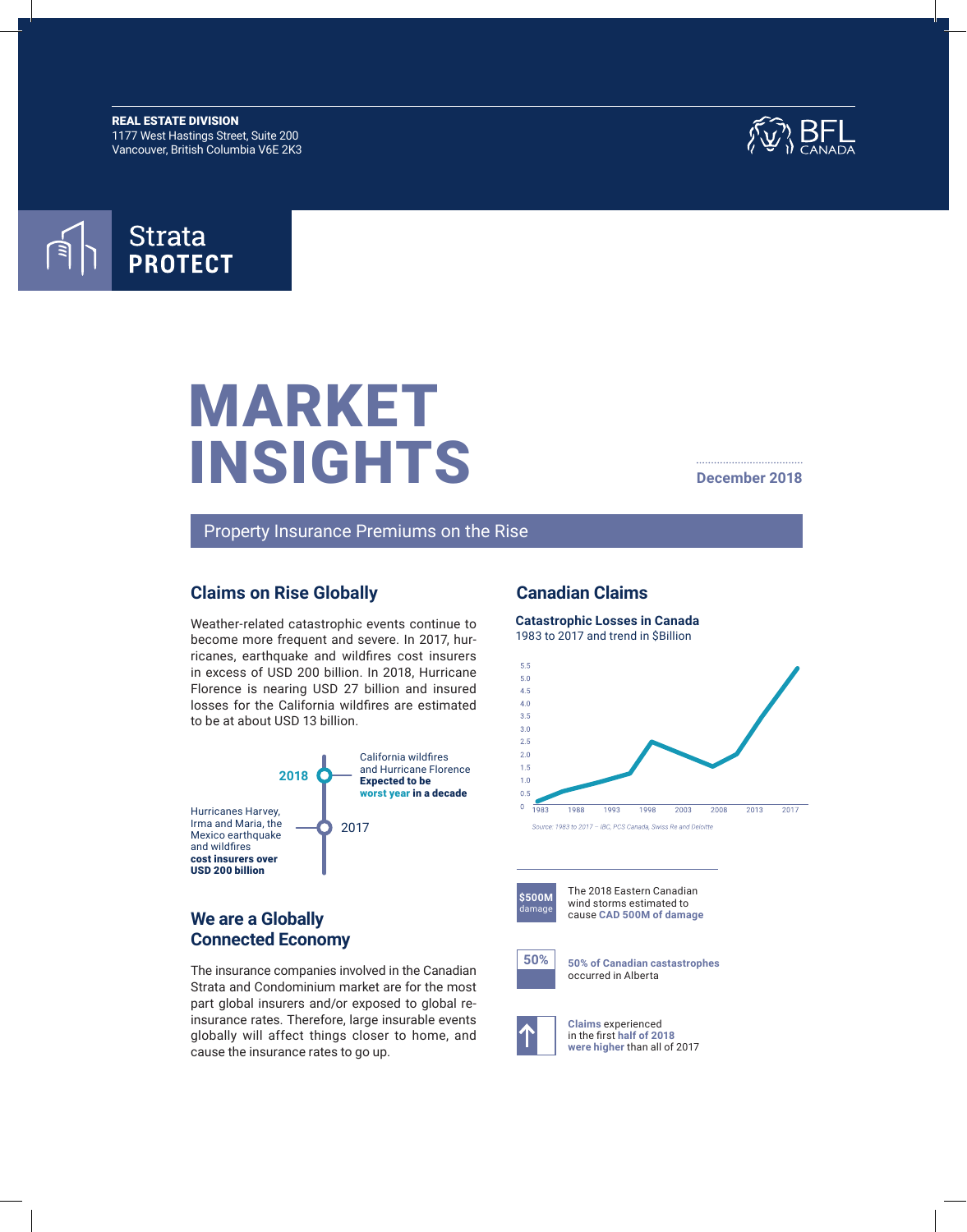# Impact on Strata and Condo Corporations

In addition to increased castastrophe costs, claims in the Strata and Condo industry are becoming more expensive.

#### **EXAMPLES OF LARGE INDUSTRY INSURED LOSSES IN 2018 (STRATA/CONDO)**

| <b>Region/Claim Type</b>          | Amount       |
|-----------------------------------|--------------|
| <b>British Columbia/Fire</b>      | \$29,360,000 |
| Alberta/Fire                      | \$23,508,000 |
| <b>British Columbia/Vandalism</b> | \$1,777,000  |
| Alberta/Water                     | \$1,550,000  |

# **Other factors impacting Stratas and Condos**

- Replacement cost valuations are increasing on average by 7-10%
- 30% of Stratas/Condos make a claim
- Repair bills have increased on average by 10%

# **Canadian Insurers**

Most Canadian insurers have lost money due to claims in 2018.

#### **Underwriting Losses**



# **Less Supply, High Demands**

Fewer insurance companies in Canada are agreeing to insure property for Strata and Condominium Corporations. The remaining insurers are restricting their capacity for the Strata and Condominium class. This is creating less insurance supply and high demand, which will also lead to increased premiums.



# **What that means to Strata and Condo Corporations**

- Increased premiums
- Higher values
- Higher deductibles
- Fewer number of insurers
- Decreasing insurers interest
	- **All this is pointing to increased rates in 2019**
	- **Insurance rates need to increase to improve performance and attract insurers**

#### Contact our Claims Department

1-866-669-9602 | *After Hours Emergency:* 1-866-938-5691 *realestateclaims@bflcanada.ca*

For more information on our people and our services: bflrealestate.ca

GOOD PEOPLE. GREAT COVERAGE. PEACE OF MIND. BFL CANADA Insurance Services Inc.